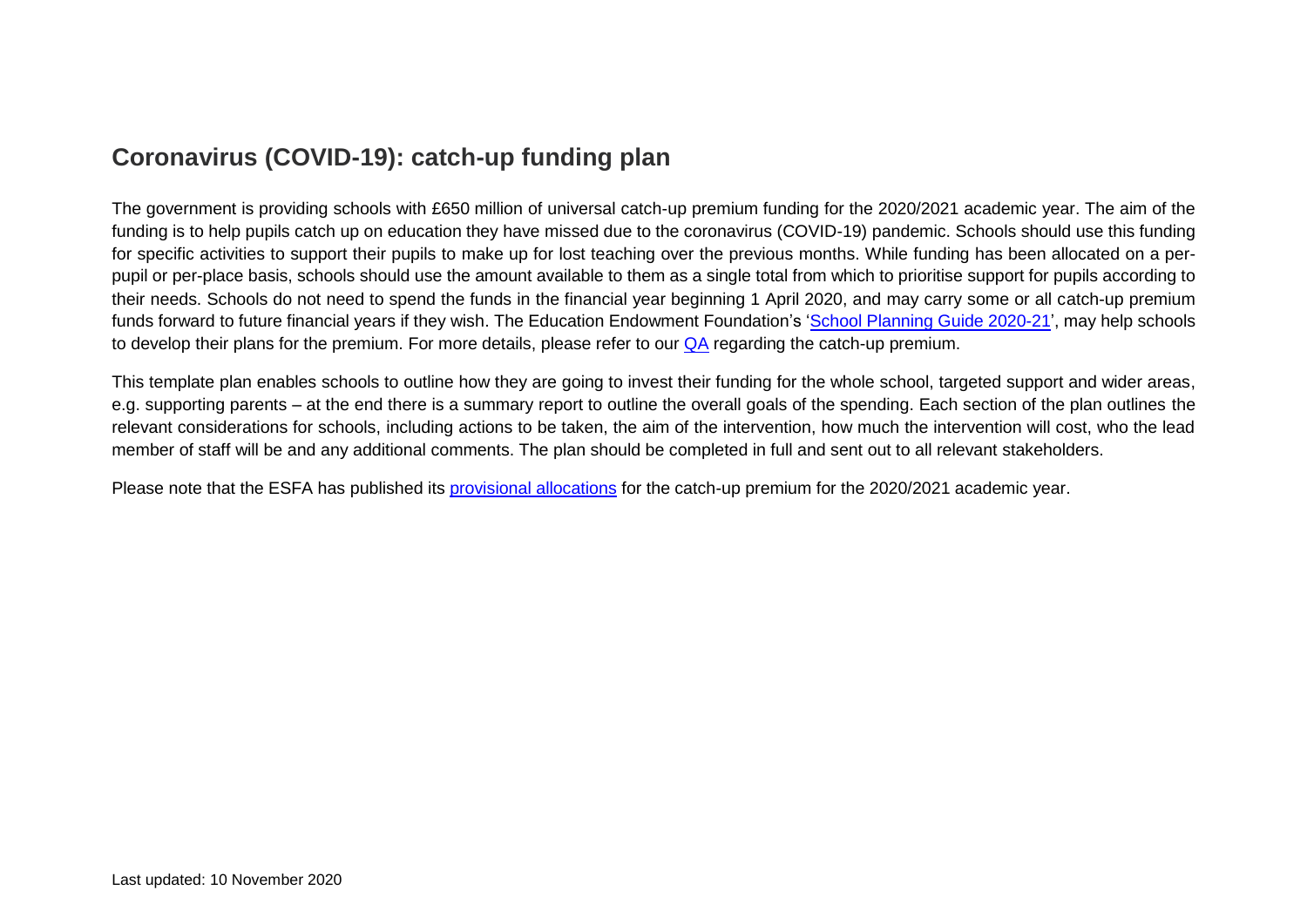## **Catch-up plan**

| School name:                    |           | <b>St Joseph's Catholic Primary School, Chorley</b> |       |                            |       |                           |       |
|---------------------------------|-----------|-----------------------------------------------------|-------|----------------------------|-------|---------------------------|-------|
| Academic year:                  | 2020-2021 |                                                     |       |                            |       |                           |       |
| Total number of pupils on roll: | 205       |                                                     |       |                            |       |                           |       |
| Total catch-up budget:          | £9400     | <b>First installment:</b>                           | £3960 | <b>Second installment:</b> | £2720 | <b>Third installment:</b> | £2720 |
| Date of review:                 |           | February 2021                                       |       |                            |       |                           |       |

# **Teaching and whole-school strategies**

| <b>Action</b>                                                                                                                                                                                                                                                                                                                                                                                                                                                                                                                                                                                                                          | Intended outcome                                                                                                                                                                                                                                                                                                                                                                                                                | <b>Estimated impact</b>                                                                                                                                                                                                                                                                                                                                                                                                        | <b>Cost</b>     | <b>Staff lead</b>      | <b>Comments</b>                                                                                                                                                                                                                                                                                                                                                                                                                                                                  |
|----------------------------------------------------------------------------------------------------------------------------------------------------------------------------------------------------------------------------------------------------------------------------------------------------------------------------------------------------------------------------------------------------------------------------------------------------------------------------------------------------------------------------------------------------------------------------------------------------------------------------------------|---------------------------------------------------------------------------------------------------------------------------------------------------------------------------------------------------------------------------------------------------------------------------------------------------------------------------------------------------------------------------------------------------------------------------------|--------------------------------------------------------------------------------------------------------------------------------------------------------------------------------------------------------------------------------------------------------------------------------------------------------------------------------------------------------------------------------------------------------------------------------|-----------------|------------------------|----------------------------------------------------------------------------------------------------------------------------------------------------------------------------------------------------------------------------------------------------------------------------------------------------------------------------------------------------------------------------------------------------------------------------------------------------------------------------------|
| Phonics catch up for year 2 children<br>Use phonics in school assessments to<br>assess the children, reveal the gaps in<br>their knowledge. DH to lead staff and<br>parents in plugging the gaps with the aim<br>that all children pass the phonics<br>assessment test in Autumn<br>Reading catch $up$ – Year 2 and Year 3<br>Accelerated Reader assessments have<br>shown that the majority of children are<br>working well below ARE and rapid catch<br>up is needed. Due to a lack of reading<br>during lockdown, reading fluency is weak<br>and stilted - children struggle to<br>comprehend and apply their phonics<br>knowledge. | 80% of children pass the phonics<br>screening test in December<br>100% of Y3 children pass the phonics<br>screening test by June<br>100% of children show improvements in<br>their standardised scores.<br>Over time the proportion of children<br>working at the EXPT standard increases<br>Reading fluency assessments show that an<br>increased proportion of children read with<br>age related fluency in year 2 and year 3 | 80% of children pass the phonics<br>screening test in December<br>100% of Y3 children pass the phonics<br>screening test by June<br>100% of children show improvements in<br>their standardised scores<br>Over time the proportion of children<br>working at the EXPT standard increases<br>Reading fluency assessments show that an<br>increased proportion of children read with<br>age related fluency in year 2 and year 3 | $2 \times £620$ | Danny<br><b>Hansen</b> | Currently we are extremely<br>restricted with our inability to<br>stream children across bubbles<br>through school.<br>We have employed an external<br><b>Sports Coach to cover PE</b><br>temporarily to allow us to utilise<br>our highly experienced KS1<br>support staff to best meet the<br>needs of the children in school<br>without compromising bubbles<br>This includes:<br>5 x 2 hours 1:1 reading support in<br>KS1<br>10 x 20 minutes SP&L therapy in<br><b>EYFS</b> |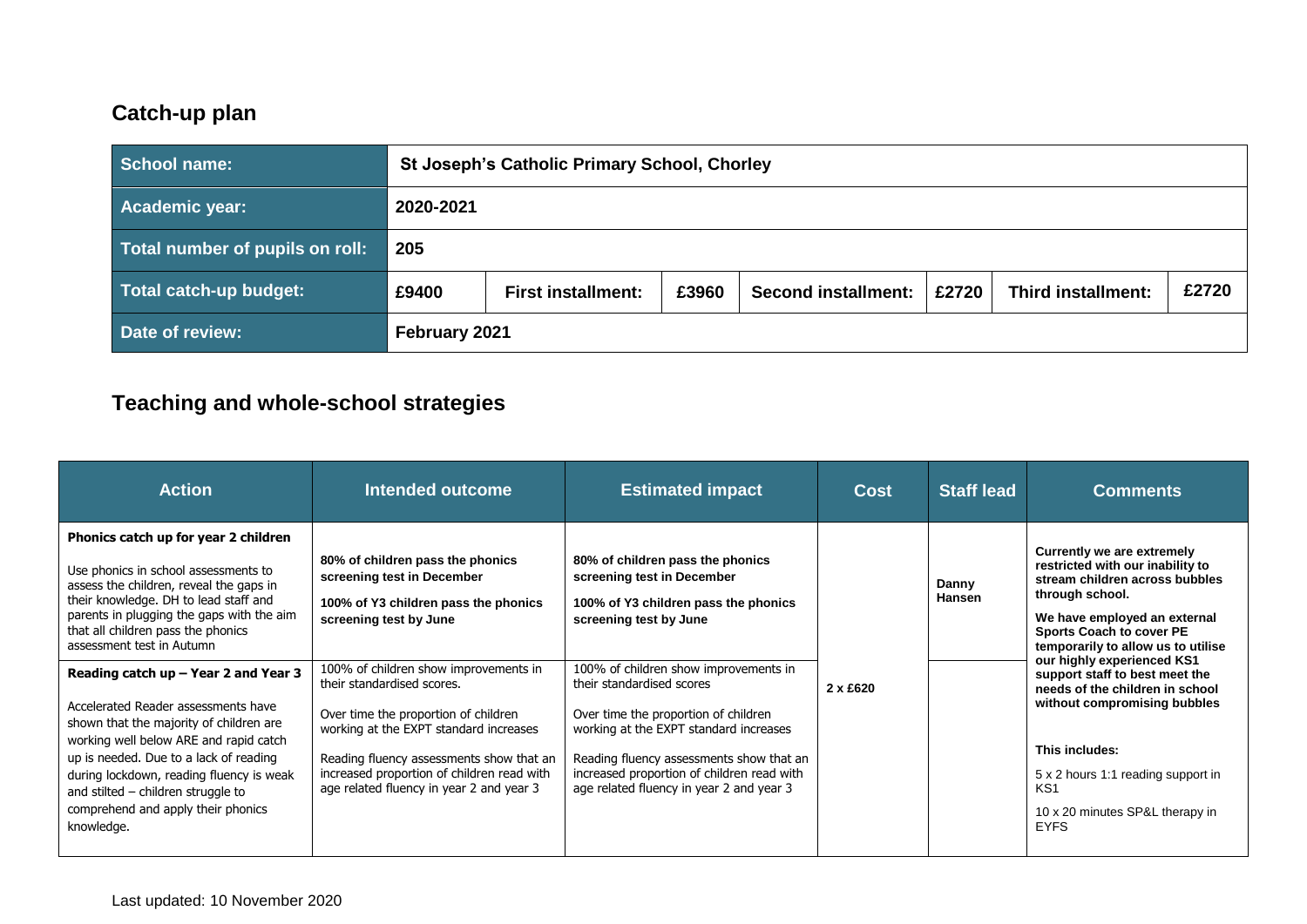| Purchase of Active Learn for KS1 so that<br>pupils have free access to books at their<br>level with reading incentives.<br>AD to listen to all children as they move to<br>next book band with reading awards<br>presented weekly for progression.<br>Split the Y3 class into 2 smaller groups<br>based on reading assessment. Use MH and<br>LC to implement reading catch-up<br>program based upon the reading that the<br>children have missed<br>Complete baseline of reading speeds<br>across KS2 using Accelerated Reader.<br>Profile raised with certificates, prizes and<br>100 club based on reading quizzes<br>completed. |                                                                                                                                                      |                                                                                                                                                      |  | Additional hours of Phonics and<br>Maths boosting in Year 1 & 2<br>meaning there are an additional 6.0<br>hours of small group teaching in<br><b>Year 1&amp;2</b> |
|------------------------------------------------------------------------------------------------------------------------------------------------------------------------------------------------------------------------------------------------------------------------------------------------------------------------------------------------------------------------------------------------------------------------------------------------------------------------------------------------------------------------------------------------------------------------------------------------------------------------------------|------------------------------------------------------------------------------------------------------------------------------------------------------|------------------------------------------------------------------------------------------------------------------------------------------------------|--|-------------------------------------------------------------------------------------------------------------------------------------------------------------------|
| Maths catch-up class 2<br>Maths assessments demonstrate<br>significant gaps in the children's core skills<br>within maths.<br>Follow a rigorous 6 week program with a<br>relentless focus upon place value followed<br>by the four operations to rapidly improve<br>the children's understanding of number                                                                                                                                                                                                                                                                                                                         | 100% of children show improvements in<br>their standardised scores<br>Over time the proportion of children<br>working at the EXPT standard increases | 100% of children show improvements in<br>their standardised scores<br>Over time the proportion of children<br>working at the EXPT standard increases |  |                                                                                                                                                                   |
| Reading assessments Year 4 and year<br>5<br>Reading assessments show that children<br>have 'slipped' from where they were pre-<br>lockdown. Children who have read<br>regularly have performed best.<br>LA pupils access Nessy daily in targeted<br>intervention.                                                                                                                                                                                                                                                                                                                                                                  | 100% of children show improvements in<br>their standardised scores<br>Over time the proportion of children<br>working at the EXPT standard increases | 100% of children show improvements in<br>their standardised scores<br>Over time the proportion of children<br>working at the EXPT standard increases |  |                                                                                                                                                                   |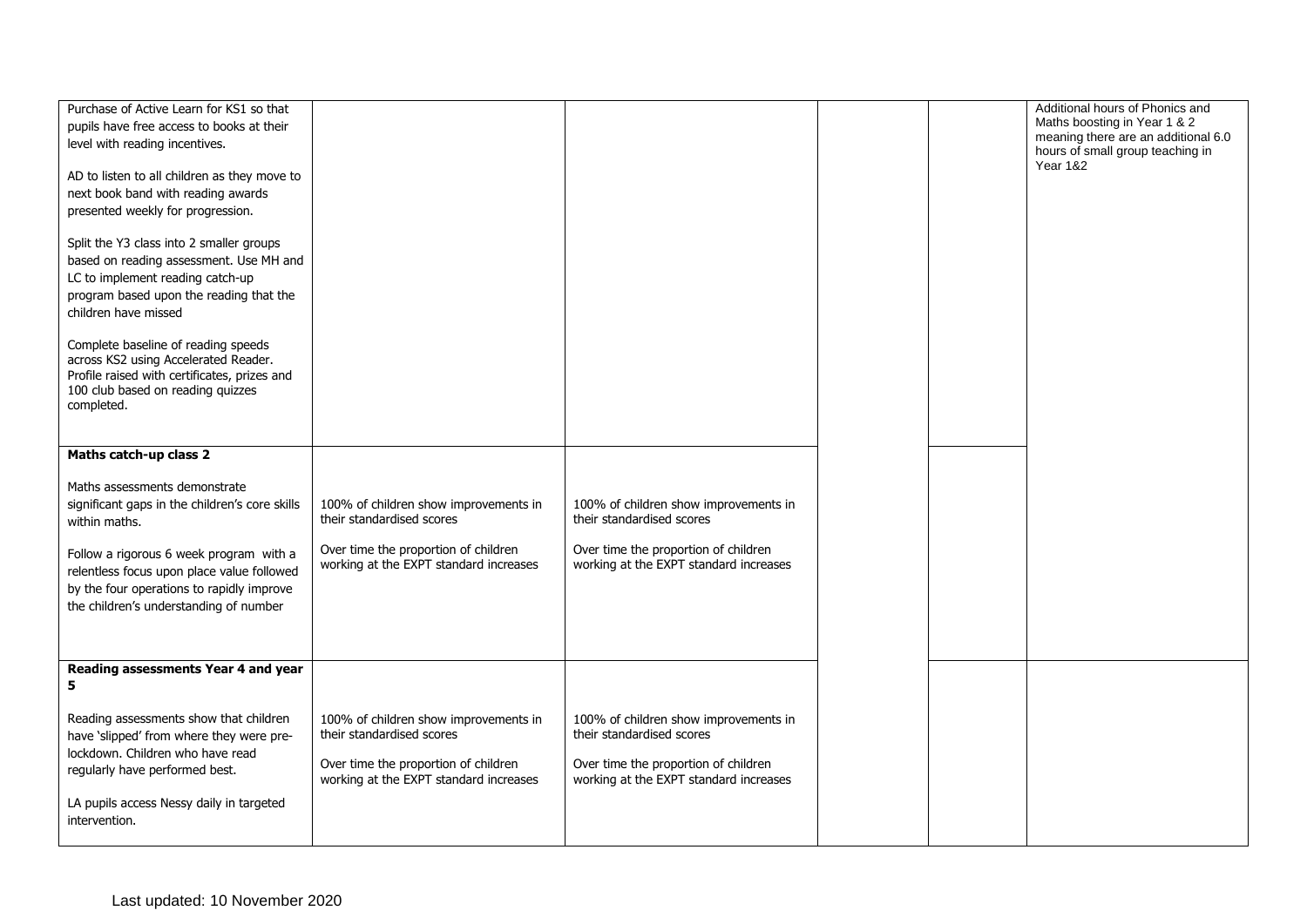| I Identify a slot in the day for all children to<br>complete 30 mins on Accelerated reader<br>RAG rate the children and listen to readers<br>daily to ensure that fluency develops |                    |  |  |
|------------------------------------------------------------------------------------------------------------------------------------------------------------------------------------|--------------------|--|--|
|                                                                                                                                                                                    | Total spend: £1240 |  |  |

## **Targeted support**

| <b>Action</b>                                                                                              | <b>Intended outcome</b>                                                                                                                          | <b>Estimated impact</b>                                 | <b>Cost</b>                                                                                                          | <b>Staff lead</b> | <b>Comments</b> |
|------------------------------------------------------------------------------------------------------------|--------------------------------------------------------------------------------------------------------------------------------------------------|---------------------------------------------------------|----------------------------------------------------------------------------------------------------------------------|-------------------|-----------------|
| Targeted program of<br>support for 4<br>identified children in<br>Y6 who are at risk of<br>not meeting ARE | To ensure that children in Y6 have<br>the greatest chance possible of<br>meeting ARE by the end of Y6                                            | 2/4 children meeting ARE by end of Y6<br>from the group | (see<br>comments<br>above)                                                                                           | K Broomhead       |                 |
| Targeted support for<br>4 Syrian refugee<br>children who are at<br>risk of not meeting<br>ARE.             | To ensure that children have access<br>to high quality 1:1 and small group<br>intervention in accessing the<br>curriculum in Arabic and English. | 4/4 children meeting ARE by end of Key<br>Stage.        | 6 hours per<br>week Arabic<br>TA support.<br>£220pw<br>6 hours per<br>week<br>support<br>from EAL<br>team.<br>£216pw | A Douglas         |                 |
|                                                                                                            | <b>Total spend:</b>                                                                                                                              |                                                         |                                                                                                                      |                   |                 |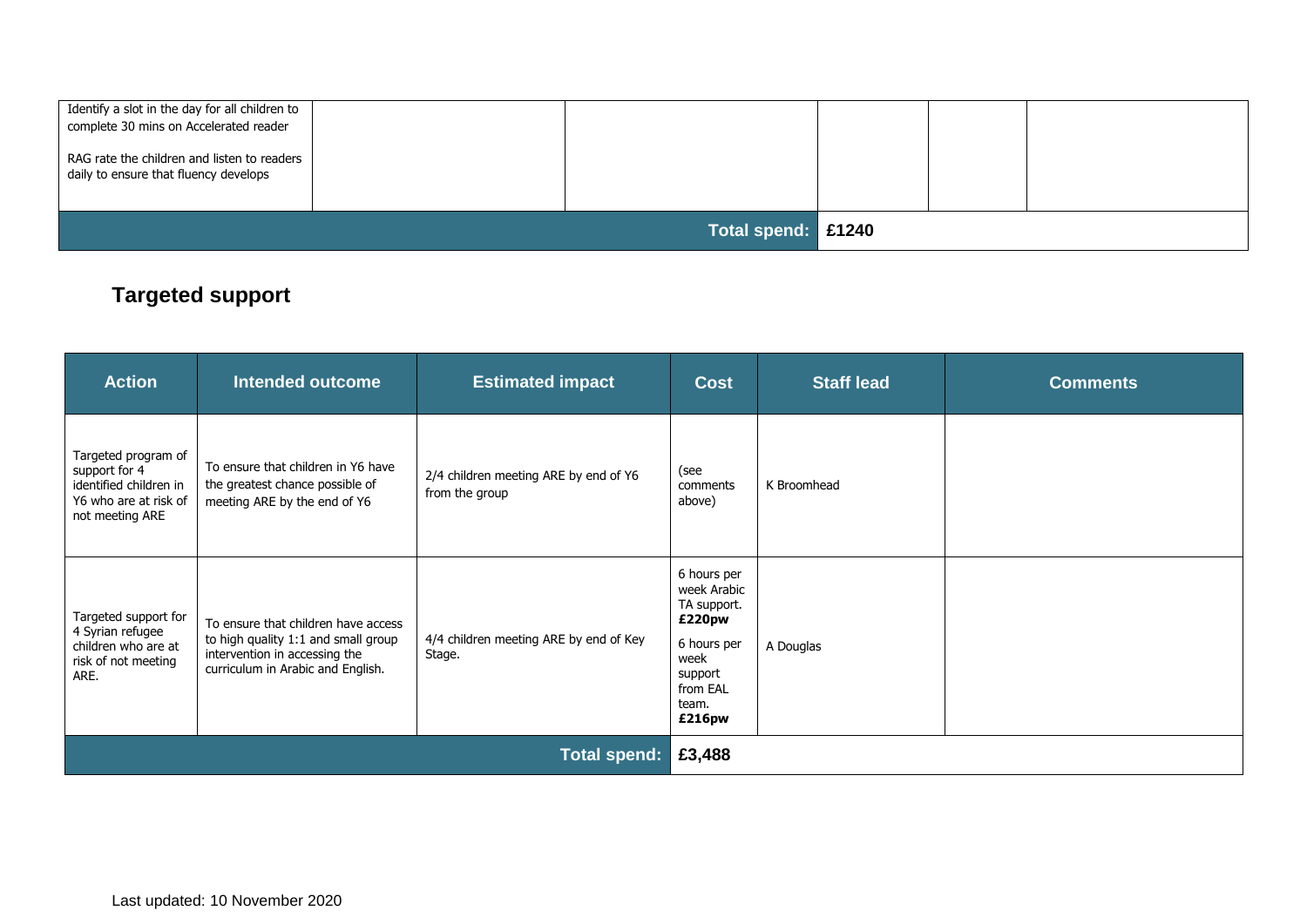#### **Wider strategies**

| <b>Action</b>                                                                                                                                                                                                                                                                                                                                                                                                                                                                                               | <b>Intended outcome</b>                                                | <b>Estimated impact</b>                                                                                                              | <b>Cost</b> | <b>Staff lead</b> | <b>Comments</b> |
|-------------------------------------------------------------------------------------------------------------------------------------------------------------------------------------------------------------------------------------------------------------------------------------------------------------------------------------------------------------------------------------------------------------------------------------------------------------------------------------------------------------|------------------------------------------------------------------------|--------------------------------------------------------------------------------------------------------------------------------------|-------------|-------------------|-----------------|
| Complete a remote<br>learning policy and set<br>of protocols which will<br>enable work and<br>lessons to be delivered<br>remotely in the case of<br>a lockdown.<br>Staff are trained on<br>the use of screen<br>sharing and see-saw<br>(Staff Meeting<br>17/09/20)<br>Share policy and<br>protocols with parents<br>and governors (FGB -<br>Nov 20)<br>Have a plan ready for<br>the event of a bubble<br>closure in<br>school/isolating pupil<br>in school<br>Access support with<br>additional devices for | Continuity of education for all<br>children throughout the<br>pandemic | All children, throughout the year<br>have access to good quality remote<br>learning and make good progress in<br>spite of disruption |             | A Douglas         |                 |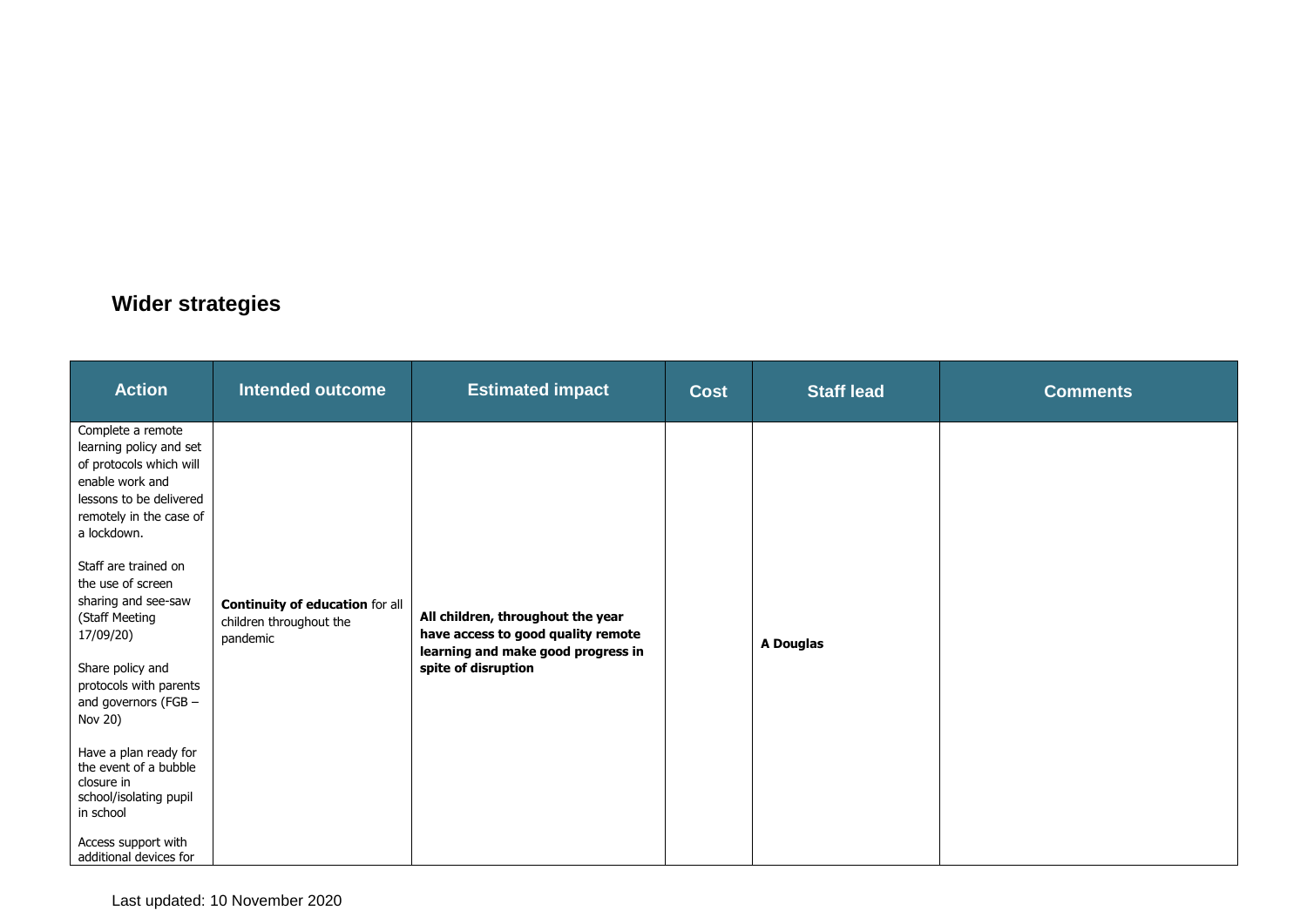| home learning and<br>loan agreement for<br>IPads.                                            |                     |       |  |
|----------------------------------------------------------------------------------------------|---------------------|-------|--|
| Replace school laptops<br>to enable live teaching<br>and learning across<br>home and school. |                     | £4680 |  |
|                                                                                              | <b>Total spend:</b> | E4680 |  |

## **Summary report**

| What is the overall impact of spending?                       |
|---------------------------------------------------------------|
| <b>Review Spring term 2020</b>                                |
|                                                               |
|                                                               |
|                                                               |
|                                                               |
| How will changes be communicated to parents and stakeholders? |
| Full Governors meeting/committee meetings                     |
|                                                               |
|                                                               |
|                                                               |